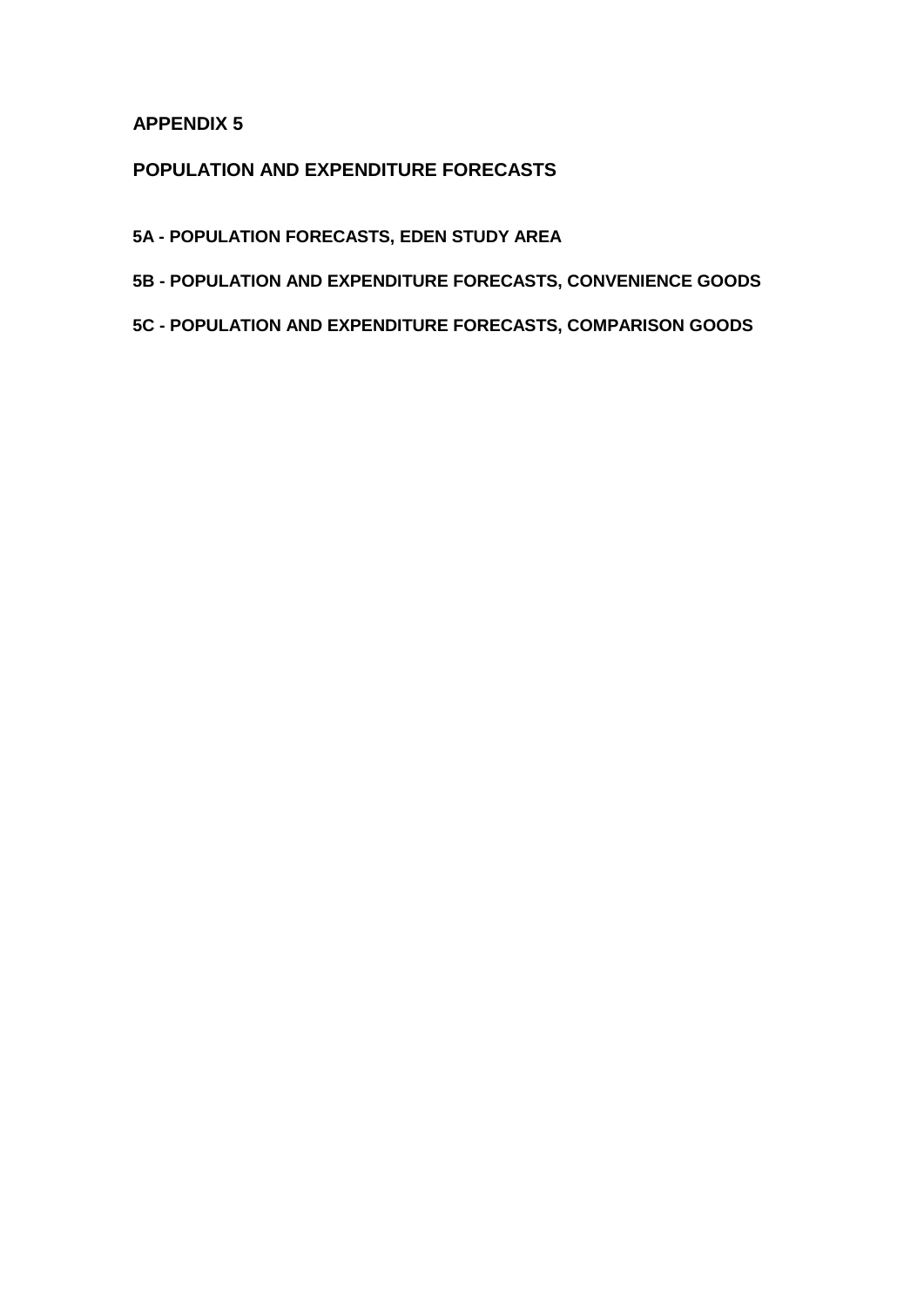| APPENDIX 5A - POPULATION FORECASTS, EDEN STUDY AREA                       |        |        |        |        |        |
|---------------------------------------------------------------------------|--------|--------|--------|--------|--------|
|                                                                           |        |        |        |        |        |
| <b>Catchment Areas</b>                                                    |        |        |        |        |        |
|                                                                           | 2011   | 2013   | 2018   | 2023   | 2031   |
| Penrith [1]                                                               | 52,564 | 53,000 | 54,000 | 55,000 | 56,000 |
| Alston [2]                                                                | 8,882  | 8,953  | 9,123  | 9,297  | 9,464  |
| Appleby [3]                                                               | 6,735  | 6,789  | 6,918  | 7,049  | 7,176  |
| Kirkby Stephen [4]                                                        | 5,244  | 5,286  | 5,386  | 5,489  | 5,588  |
|                                                                           |        |        |        |        |        |
| [1] Penrith catchment area is the Eden study area                         |        |        |        |        |        |
| [2] Alston catchment area = Zone 2                                        |        |        |        |        |        |
| [3] Appleby catchment area is postcode sector CA16 6 within Zone 3        |        |        |        |        |        |
| [4] Kirkby Stephen catchment area is postcode sector CA17 4 within Zone 3 |        |        |        |        |        |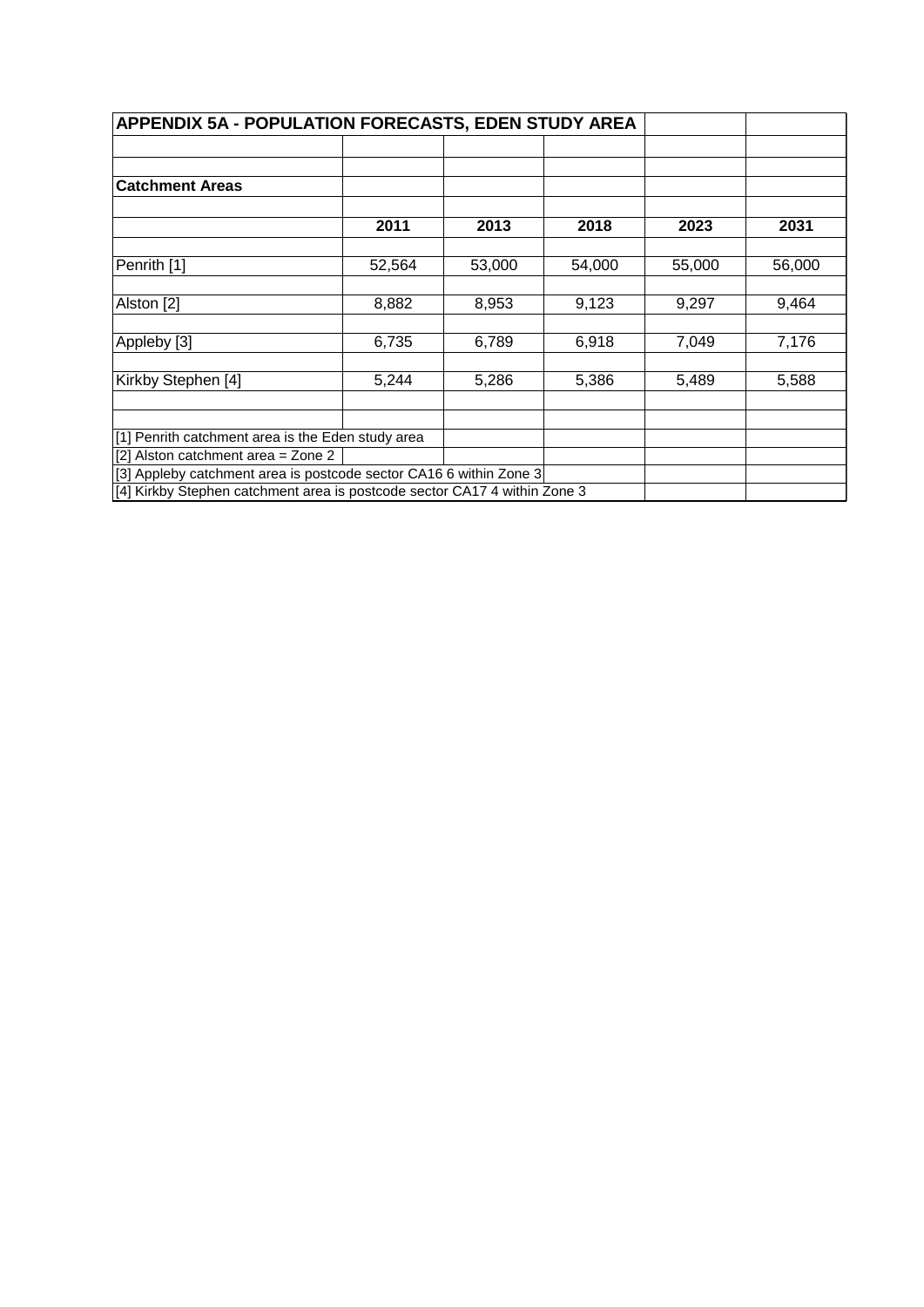| <b>APPENDIX 5B - EXPENDITURE FORECASTS, CONVENIENCE GOODS</b> |        |        |        |        |        |  |  |
|---------------------------------------------------------------|--------|--------|--------|--------|--------|--|--|
|                                                               |        |        |        |        |        |  |  |
| 2011 prices                                                   |        |        |        |        |        |  |  |
|                                                               |        |        |        |        |        |  |  |
| <b>Population Forecasts</b>                                   |        |        |        |        |        |  |  |
|                                                               |        |        |        |        |        |  |  |
| <b>Catchment Area</b>                                         | 2011   | 2013   | 2018   | 2023   | 2031   |  |  |
|                                                               |        |        |        |        |        |  |  |
| Penrith                                                       | 52,564 | 53,000 | 54,000 | 55,000 | 56,000 |  |  |
| Alston                                                        | 8,882  | 8,953  | 9,123  | 9,297  | 9,464  |  |  |
| Appleby                                                       | 6,735  | 6,789  | 6,918  | 7,049  | 7,176  |  |  |
| Kirkby Stephen                                                | 5,244  | 5,286  | 5,386  | 5,489  | 5,588  |  |  |
|                                                               |        |        |        |        |        |  |  |
| Expenditure per person including non-store retail sales       |        |        |        |        |        |  |  |
|                                                               |        |        |        |        |        |  |  |
| <b>Catchment Area</b>                                         | 2011   | 2013   | 2018   | 2023   | 2031   |  |  |
|                                                               |        |        |        |        |        |  |  |
| Penrith                                                       | £1,919 | £1,942 | £2,001 | £2,082 | £2,219 |  |  |
| Alston                                                        | £1,778 | £1,799 | E1,854 | £1,929 | £2,056 |  |  |
| Appleby                                                       | £1,939 | £1,962 | £2,022 | £2,104 | £2,243 |  |  |
| Kirkby Stephen                                                | £1,892 | £1,915 | £1,973 | £2,053 | £2,188 |  |  |
|                                                               |        |        |        |        |        |  |  |
| Expenditure per person excluding non-store retail sales       |        |        |        |        |        |  |  |
|                                                               |        |        |        |        |        |  |  |
| <b>Catchment Area</b>                                         | 2011   | 2013   | 2018   | 2023   | 2031   |  |  |
|                                                               |        |        |        |        |        |  |  |
| Penrith                                                       | £1,871 | £1,890 | £1,943 | £2,020 | £2,153 |  |  |
| Alston                                                        | £1,734 | £1,751 | £1,800 | £1,872 | £1,995 |  |  |
| Appleby                                                       | £1,891 | £1,909 | £1,963 | £2,041 | £2,175 |  |  |
| <b>Kirkby Stephen</b>                                         | £1,845 | £1,863 | £1,916 | £1,992 | £2,123 |  |  |
|                                                               |        |        |        |        |        |  |  |
| Total Expenditure on Convenience Goods - £ million            |        |        |        |        |        |  |  |
|                                                               |        |        |        |        |        |  |  |
| <b>Catchment Area</b>                                         | 2011   | 2013   | 2018   | 2023   | 2031   |  |  |
|                                                               |        |        |        |        |        |  |  |
| Penrith                                                       | 98.35  | 100.15 | 104.92 | 111.10 | 120.56 |  |  |
| Alston                                                        | 15.40  | 15.68  | 16.42  | 17.40  | 18.88  |  |  |
| Appleby                                                       | 12.73  | 12.96  | 13.58  | 14.39  | 15.61  |  |  |
| Kirkby Stephen                                                | 9.67   | 9.85   | 10.32  | 10.93  | 11.86  |  |  |